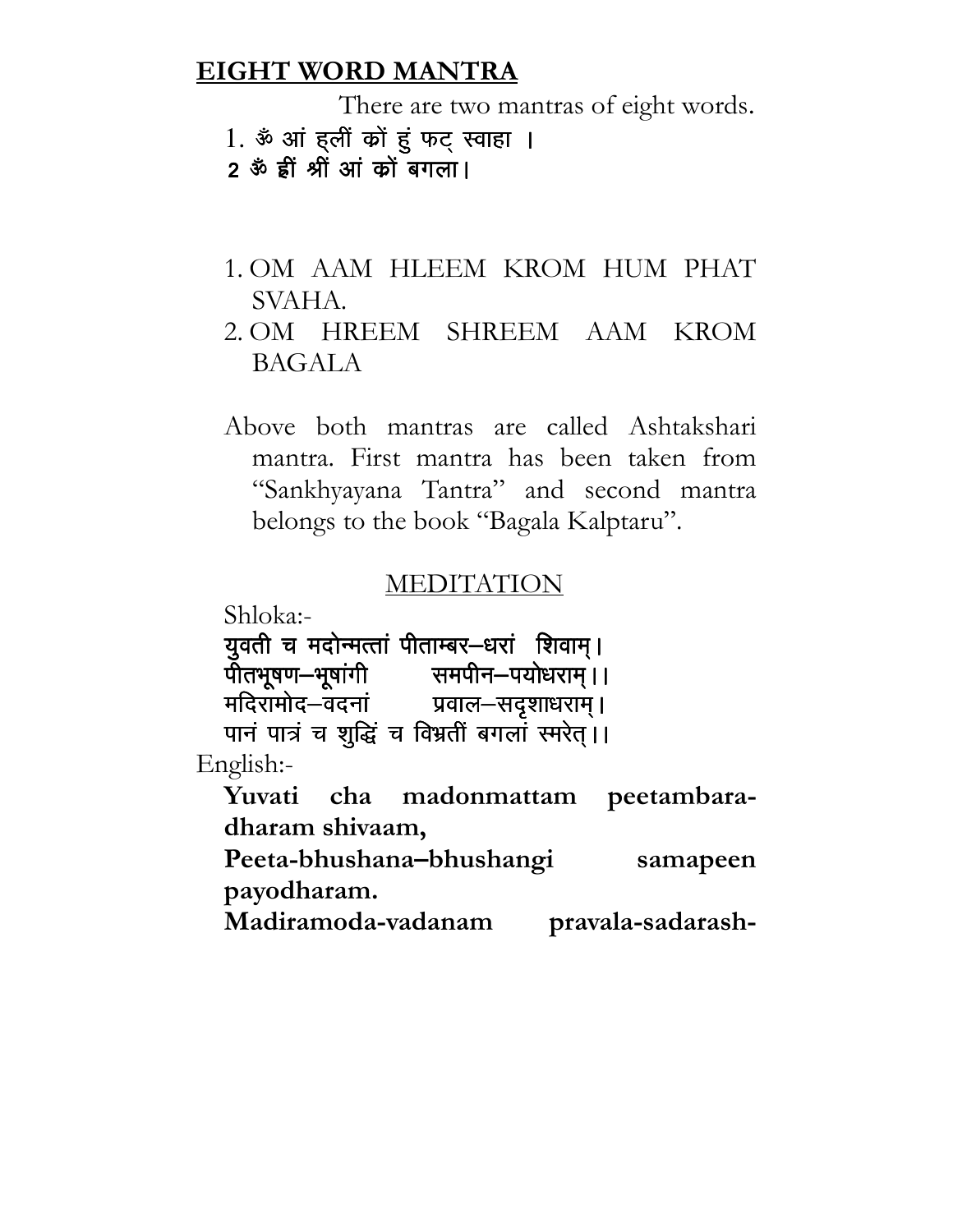### adharam,

## Panam patram cha shuddhim cha bibhrateem Bagalam smret.

Meaning: - That, who is a young woman, intoxicated, worn yellow clothes and ornaments, bears round breasts in equal shape, I remember such power of Lord Shiva. That, whose pleasant body is full of intoxication having lips like red sapphire, and having wine-pot, She, who is pure, I remember such Bagalamukhi.

विनियोग: $-$ 

ऊं अस्य अष्टाक्षरी बगला मंत्रस्य ब्रहम ऋषि:, गायत्री छन्द:, बगलामुखी देवताः, लं बीजं, हीं शक्ति, ईं कीलकं, मम सर्वार्थ सिद्धयर्थे जपे विनियोग:।

## VINIYOGA:

Om asya Astakshari Bagala mantrasya Brahma rishih Gayatri Chhandah Bagala mukhi devata Om beejam Kroma shakti Eem keelkam mama sarvartha sidhyarthay japay viniyogah.

ऋष्यादि न्यासः–

```
श्री ब्रहम ऋषये नमः शिरसि।
गायत्री छदसे नमः मुखे।
श्री बगलामुखी देवताय नमः हृदि।
ल बीजाय नमः गुह्ये।
ह्रीं शक्तये नम: पादयो: ।
ई कीलकाय नमः सर्वांगे।
```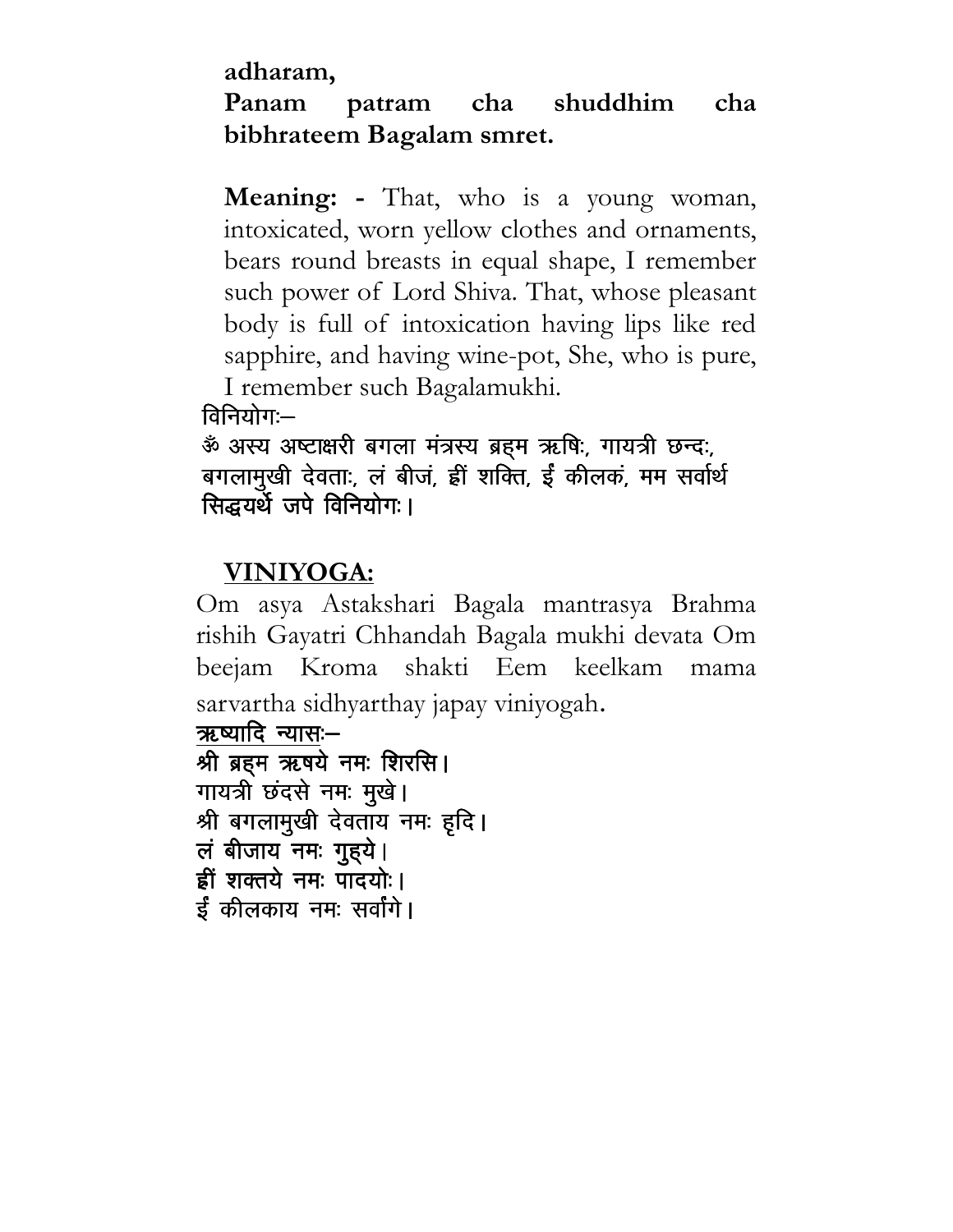# श्री बगलामुखी देवताम्बा प्रीत्यर्थे जपे विनियोगाय नमः अंजलौ।

# RISHYADI-NYASA:

Shri Brahma rishaye namah shirasi. Gayatri chhandsay namah mukhay. Shri Bagalamukhi devatayai namah hradi. Om beejayai namah guhaye. Kroma shaktaye namah padayoh. Eem keelakaya namah sarvange. Shri Bagalamukhi devatamba pritayarthe jape viniyogaya namah anjalau. षडगन्यास:-<u>ॐ हलां हृदयाय नमः।</u> ॐ हलीं शिरसे स्वाहा।

ॐ हलूं शिखाय वषट्। ॐ हलैं कवचाय हूं। ऊँ हलौं नेत्र त्रयाय वौषट्। <u>ॐ हलः अस्त्राय फट</u>।

# SHADANGA-NYASA:

Om Hlam hradayaya namah. (Touch the heart with combination of ring finger and thumb). Om Hleem shirsay Svaha. (Touch the head) Om Hloom shikhaye vashat Om Hlaim kavachaye hum. Om Hlaum Netra trayaye vaushat. Om Hlah Astraye phat. करन्याय:—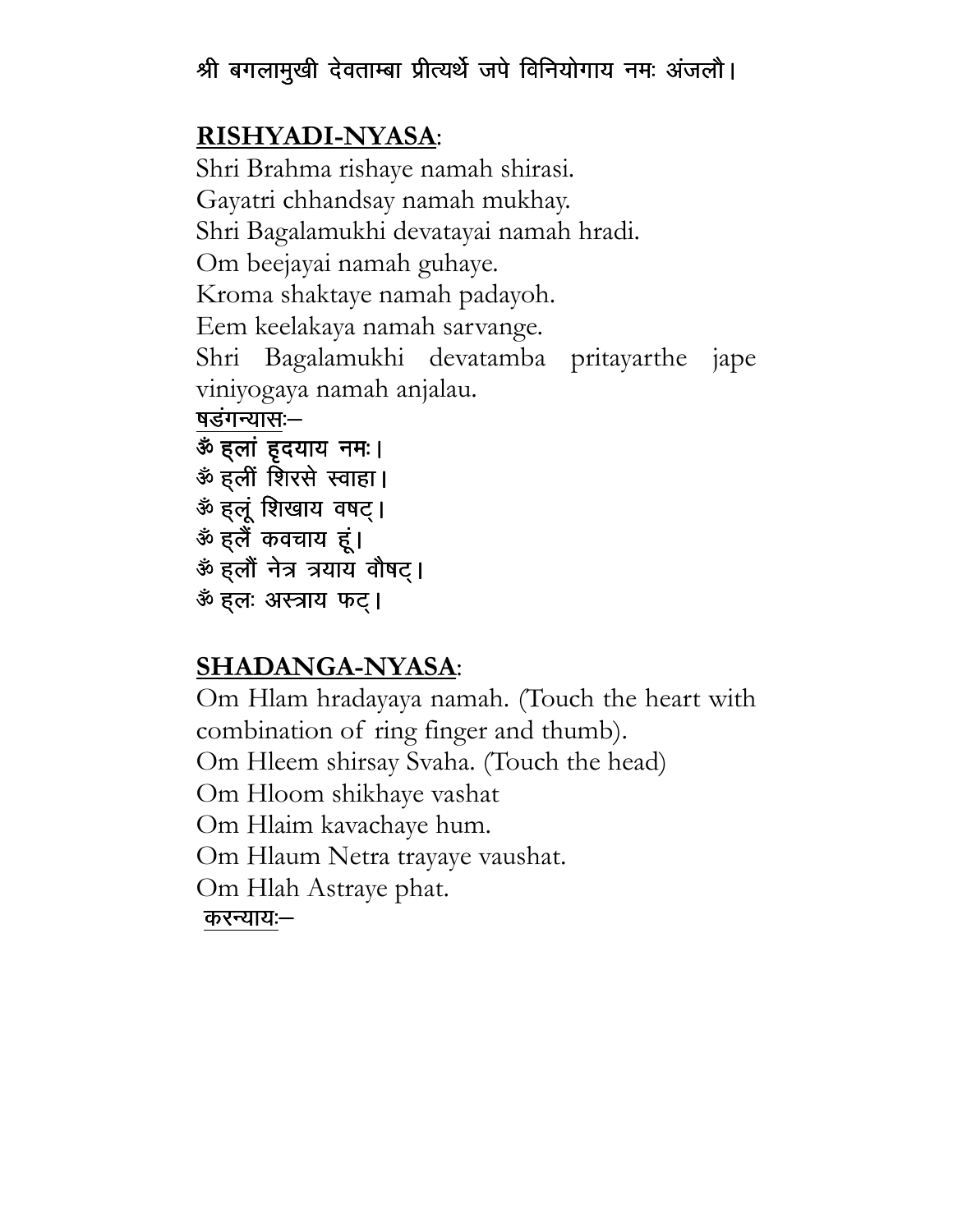ॐ हलां अंगुष्ठाभ्यां नमः। ॐ हलीं तर्जनीभ्यां स्वाहा। ऊं हलू मध्यमाभ्यां वषट्। ॐ हलैं अनामिकाभ्यां हूं। ऊं हलों कनिष्ठिकाभ्यां वौषट् । ॐ हलः करतल-कर-पृष्ठाभ्यां फट्।

### KARA-NYASA :-

Om Hlam angusthhabhyam namah. Om Hleem tarjanibhyam Svaha. Om Hloom Madhyamabhyam vashat. Om Hlaim kavachaye hum. Om Hlaum Netra-trayaye vaushat. Om Hlah astraye phat.

One should recite this mantra one lac times in forty days maximum. Its 1/10 times yagya should be performed (i.e. 10,000 offerings). 1000 tarpans should be made. Use yellow clothes, asana, sweet, fruits and yellow roasary made with turmeric.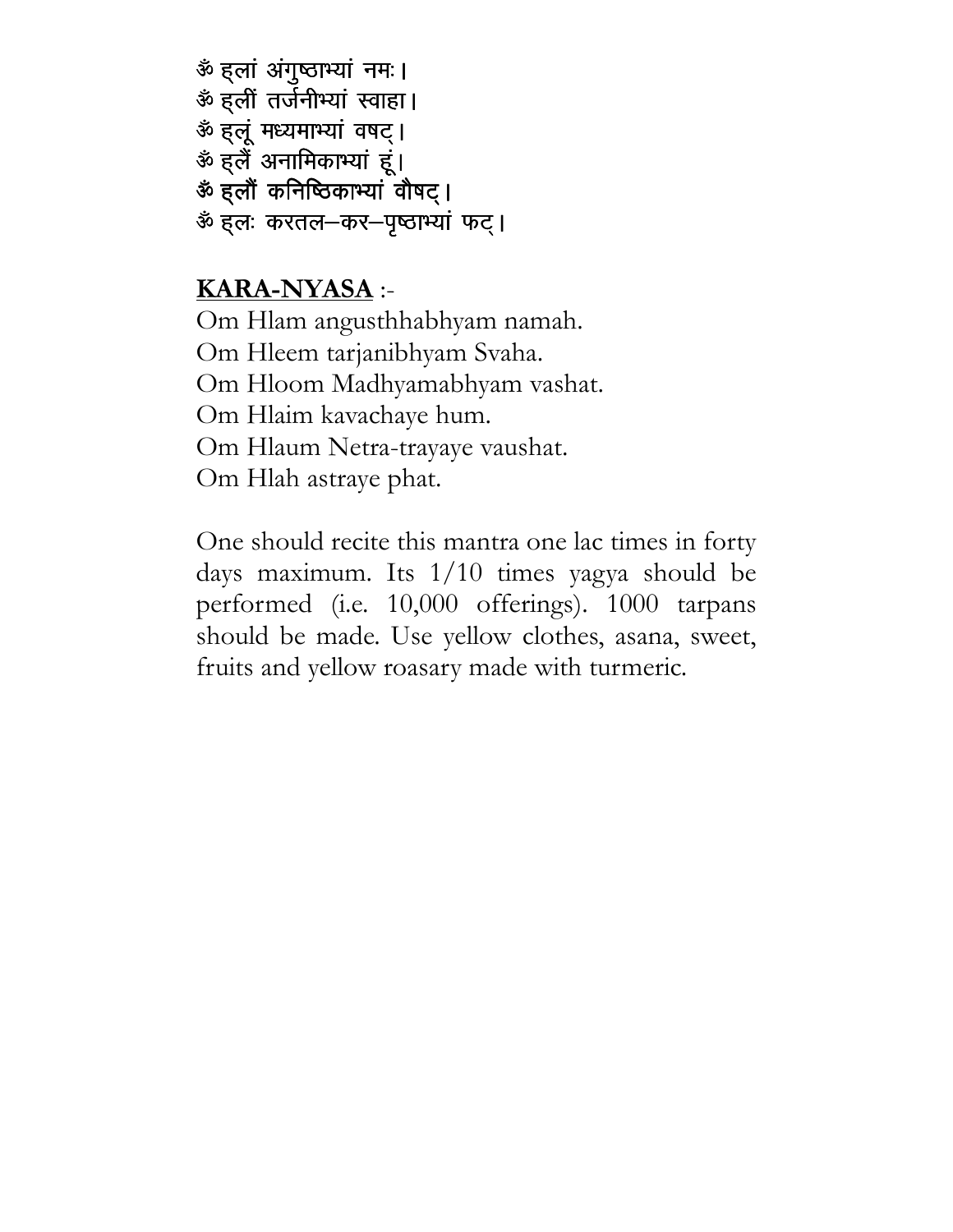

**Shri Yogeshwaranand Ji +919917325788, +919675778193 shaktisadhna@yahoo.com www.anusthanokarehasya.com www.baglamukhi.info**  ww.facebook.com/yogeshwaranandji



My dear readers! Very soon I am going to start an E-mail based free of cost monthly magazine related to tantras, mantras and yantras including practical uses for human welfare. I request you to appreciate me, so that I can change my dreams into reality regarding the service of humanity through blessings of our saints and through the grace of Ma Pitambara. Please make registered to yourself and your friends. For registration email me at shaktisadhna@yahoo.com. Thanks

## **Some Of the Books Written By Shri Yogeshwarnand Ji**

For Purchasing all the books written By Shri Yogeshwaranand Ji Please Contact 9410030994

### **1. Baglamukhi Sadhna Aur Siddhi**